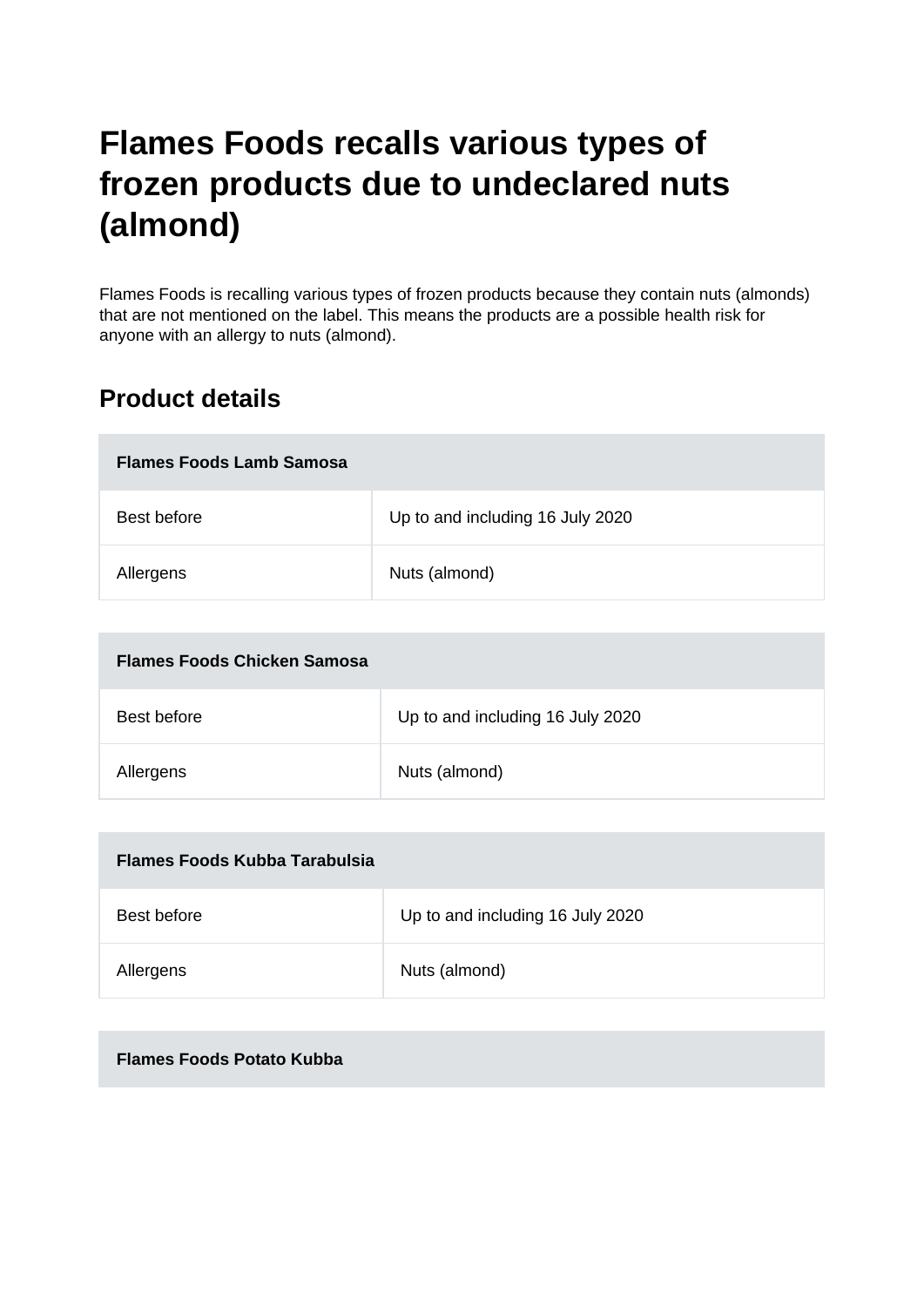| Best before | Up to and including 16 July 2020 |
|-------------|----------------------------------|
| Allergens   | Nuts (almond)                    |

| Flames Foods Vegetarian Kubba Tarabulsia |                                  |
|------------------------------------------|----------------------------------|
| Best before                              | Up to and including 16 July 2020 |
| Allergens                                | Nuts (almond)                    |

| <b>Flames Foods Vegetarian Potato Kubba</b> |                                  |
|---------------------------------------------|----------------------------------|
| Best before                                 | Up to and including 16 July 2020 |
| Allergens                                   | Nuts (almond)                    |

| <b>Flames Foods Vegetable Samosa</b> |                                  |
|--------------------------------------|----------------------------------|
| Best before                          | Up to and including 16 July 2020 |
| Allergens                            | Nuts (almond)                    |

| <b>Flames Foods Cheese Samosa</b> |                                  |
|-----------------------------------|----------------------------------|
| Best before                       | Up to and including 16 July 2020 |
| Allergens                         | Nuts (almond)                    |

| <b>Flames Foods Vegetable Samosa Sambousek</b> |                                  |
|------------------------------------------------|----------------------------------|
| Best before                                    | Up to and including 16 July 2020 |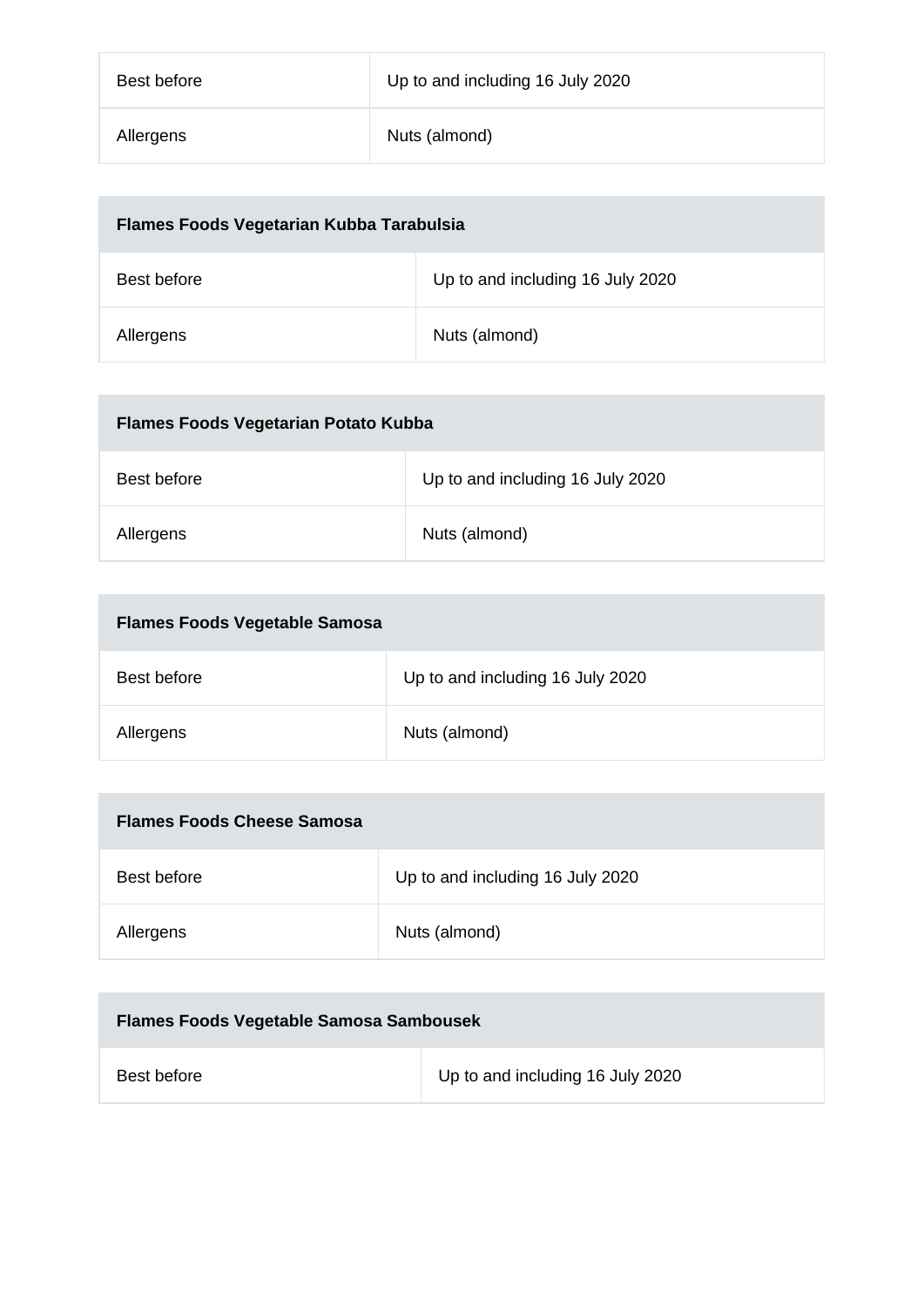| <b>Flames Foods Vegetable Samosa Sambousek</b> |               |
|------------------------------------------------|---------------|
| Allergens                                      | Nuts (almond) |

| <b>Flames Foods Lamb Spring Rolls</b> |                                  |
|---------------------------------------|----------------------------------|
| Best before                           | Up to and including 16 July 2020 |
| Allergens                             | Nuts (almond)                    |

| <b>Flames Foods Chicken Spring Rolls</b> |                                  |
|------------------------------------------|----------------------------------|
| Best before                              | Up to and including 16 July 2020 |
| Allergens                                | Nuts (almond)                    |

| <b>Flames Foods Vegetarian Spring Rolls</b> |                                  |
|---------------------------------------------|----------------------------------|
| Best before                                 | Up to and including 16 July 2020 |
| Allergens                                   | Nuts (almond)                    |

| <b>Flames Foods Cheese Spring Rolls</b> |                                  |
|-----------------------------------------|----------------------------------|
| Best before                             | Up to and including 16 July 2020 |
| Allergens                               | Nuts (almond)                    |

| Flames Foods Kubba Halab |                                  |
|--------------------------|----------------------------------|
| Best before              | Up to and including 16 July 2020 |
| Allergens                | Nuts (almond)                    |